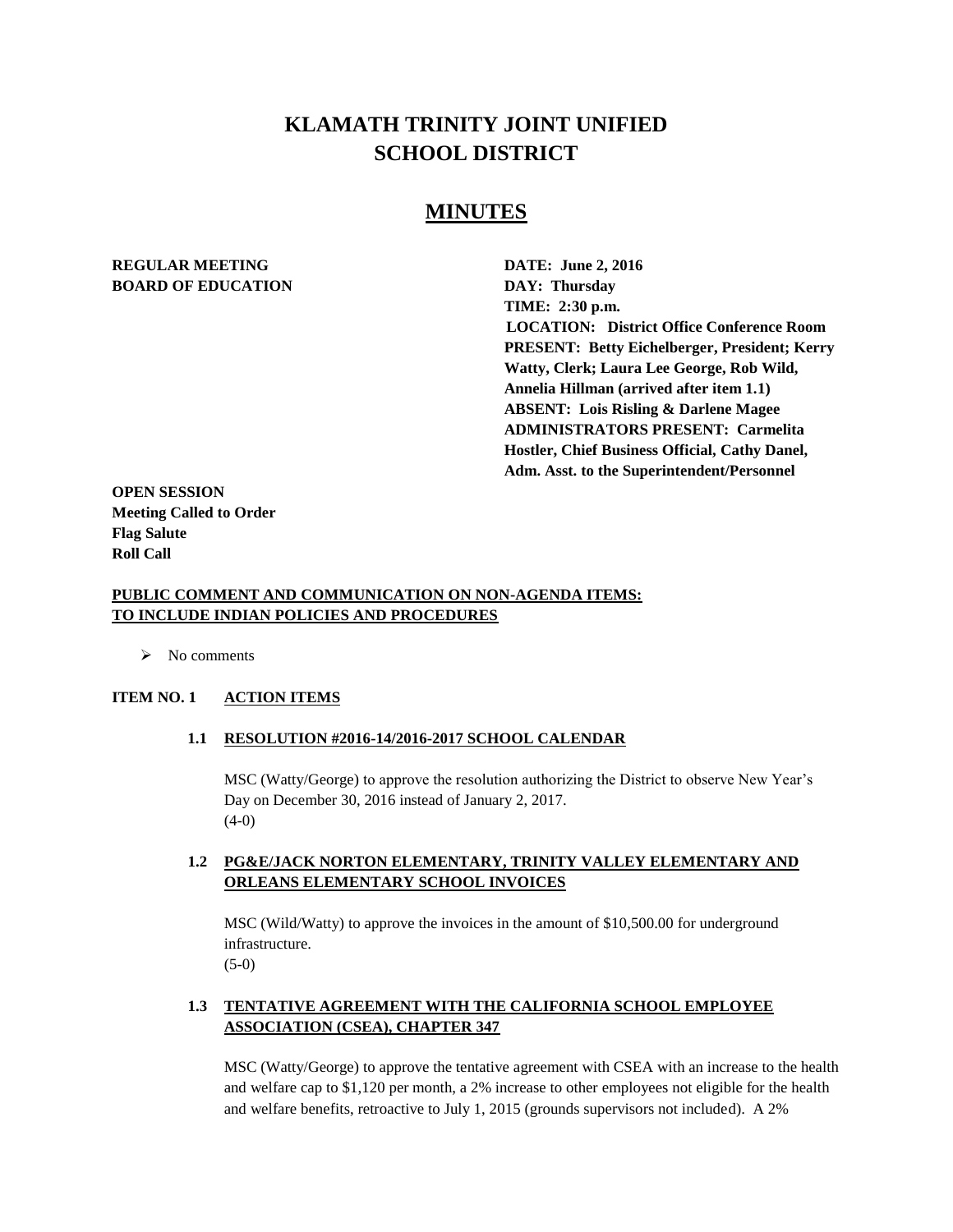MIN 6/2/16 Page 2

> increase in the 2016-17 school year provided Measure D passes on June  $7<sup>th</sup>$ . Members will also be allowed to choose between the three top insurance plans which are the Redwood, Oak and Spruce plans, and agreement to enter into a trial period for members accessing State Disability Insurance benefits.

(5-0)

## **1.4 PUBLIC DISCLOSURE AND RATIFICATION OF COLLECTIVE BARGAINING AGREEMENT-KTTA, CSEA, CERTIFICATED MANAGEMENT, CLASSIFED MANAGEMENT AND CONFIDENTIAL, SUPERINTENDENT, AND BOARD OF TRUSTEES**

MSC (George/Hillman) to approve the ratification of the agreements for KTTA, CSEA, Certificated Management, Classified Management and Confidential, Superintendent and Board of Trustees. The agreement for above CSEA members was approved along with approving a raise to the Health and Welfare benefits cap to \$1,120.00 per month, retroactive to July 1, 2015, and a 2% salary increase to all employees, effective July 1, 2016, if the Bond D Measure is passed on June 7, 2016.

(5-0)

## **1.5 MCCUEN CONSTRUCTION INC. INVOICE-KITCHEN TRAILERS**

MSC (Watty/George) to approve the invoice in the amount of \$37,034.23 for the location and setup of the kitchen trailers at Trinity Valley and Orleans Elementary Schools. (5-0)

## **1.6 ASBESTOS SCIENCE TECHNOLOGIES, INC-CHANGE ORDER**

MSC **to table** (Hillman/Wild) the change order in the amount of \$3,447.91 for the Hoopa High gym, exterior windows and doors to the next meeting for more information. (5-0)

## **1.7 DSA PROJECT INSPECTION SERVICE RATES-JACK NORTON ELEMENTARY SCHOOL**

MSC (Watty/George) to approve Ralph Hagedorn as the DSA Project Inspector for the Jack Norton water system with a flat rate of \$800.00 per day. (5-0)

#### **1.8 TURNAROUND ARTS RETREAT**

MSC (George/Wild) to give approval for Jill Henning, Kim Stephens, Deanna Marshall and Aran Ruiz to attend the Turnaround Arts retreat in Warrenton, VA, June  $25<sup>th</sup>$ -30<sup>th</sup>. The Superintendent will oversee what team members attend. (5-0)

## **1.9 ARCHITECTURAL SERVICES FOR THE 2016 PROJECTS**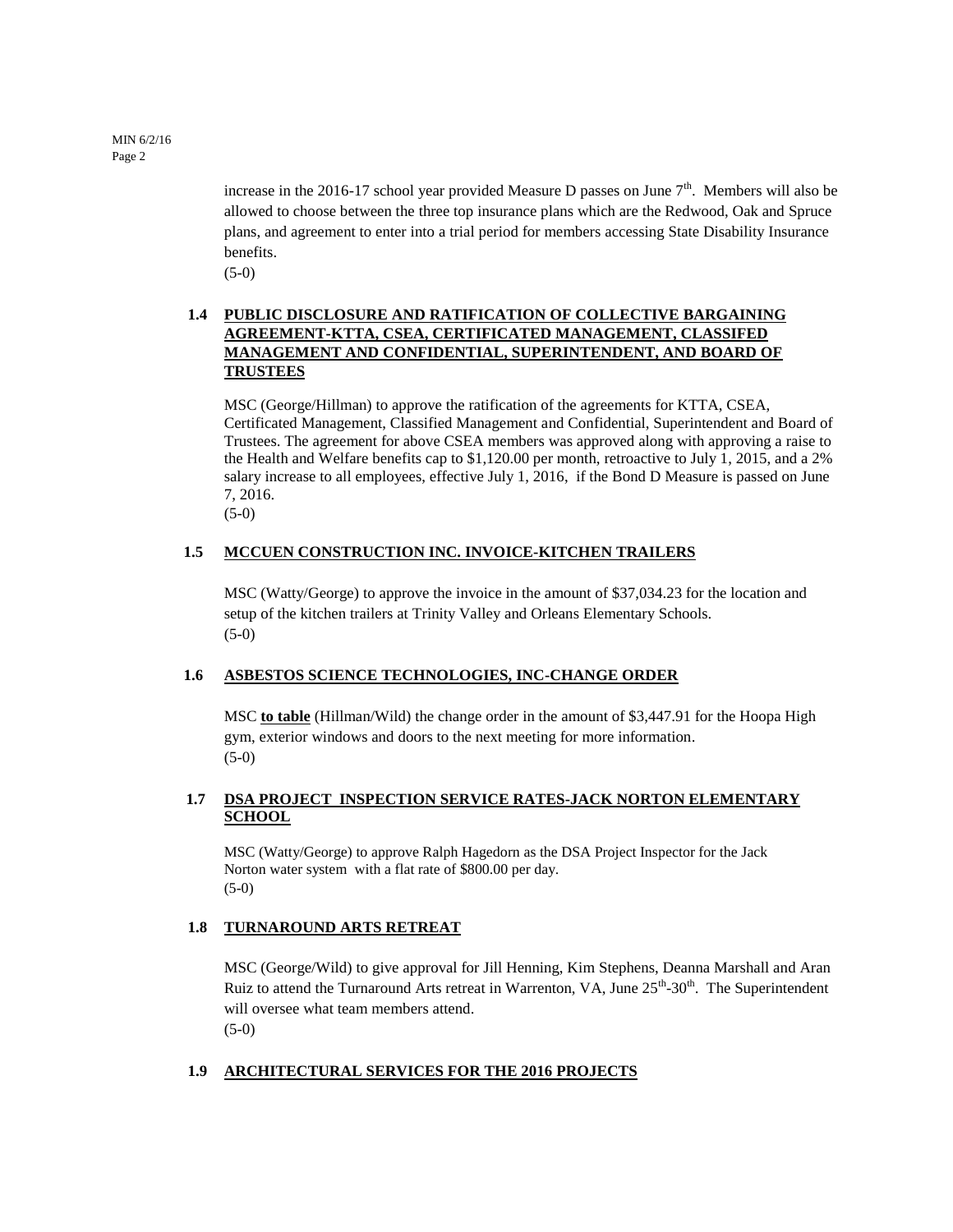## **ADDITIONAL SERVICES AGREEMENT NO. 2-STRUCTURAL ENGINEERING SERVICES FOR CCD 2-003; BCA PROJECT NUMBER 15006 199.02**

MSC (Watty/Wild) to approve the revisions in the amount of \$8,188.00 to the exterior elevations and lobby for the Hoopa High School Gymnasium. (5-0)

#### **1.10 CHANGE ORDER-GR SUNDBERG INC-JACK NORTON WATER SYSTEM**

MSC (George/Wild) to approve the change order of \$10,000.00 for mobilization and demobilization for the Jack Norton project. (5-0)

#### **1.11 CHANGE ORDER-GR SUNDBERG INC-JACK NORTON WATER SYSTEM**

MSC (Watty/Eichelberger) to approve the change order of \$89,850.81 for the changes ordered by the DSA for the Jack Norton project. (5-0)

## **1.12 MEMORANDUM OF UNDERSTANDING BETWEEN SONOMA COUNTY SUPERINTENDENT OF SCHOOLS-NORTH COAST TEACHER INDUCTION PROGRAM**

MSC (Watty/George) to approve the MOU between the District and Sonoma County Superintendent of Schools for the North Coast Beginning Teacher Program. (5-0)

#### **1.13 EDUCATION PROTECTION ACCOUNT RESOLUTION # 2016-05**

MSC **to table**(Watty/Wild) the resolution verifying how the moneys received from the EPA are spent to the meeting when the budget will be approved. (5-0)

#### **1.14 CORRESPONDENCE LETTER FROM THE BOARD OF TRUSTEES**

MSC (George/Hillman) to approve the correspondence letter to the community. (5-0)

## **1.15 END OF THE YEAR PROJECTION REPORT (3RD INTERIM)**

MSC (George/Watty) to approve the  $3<sup>rd</sup>$  Interim budget as positive. (5-0)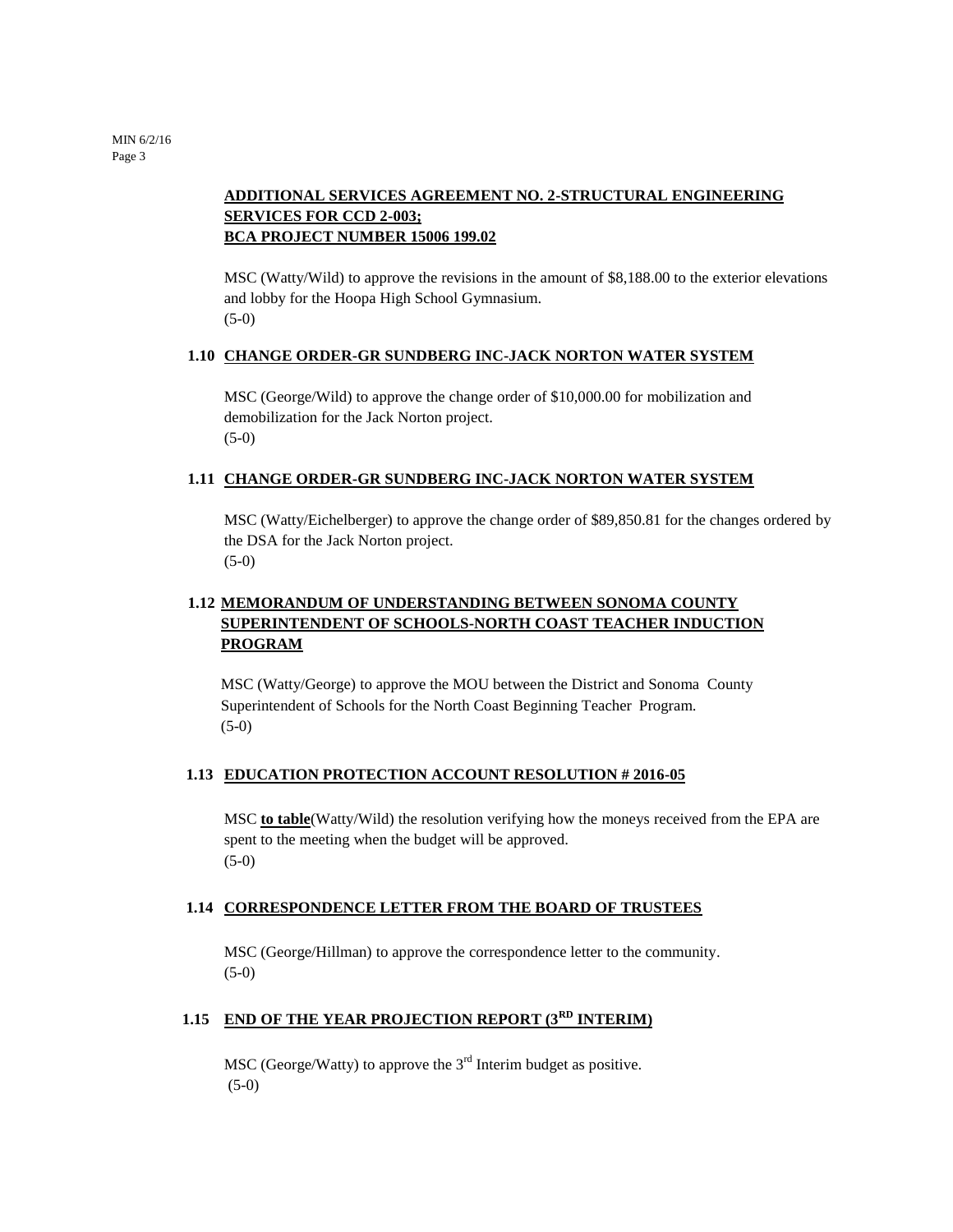MIN 6/2/16 Page 4

## **1.16 NEW JOB DESCRIPTION/VOCATIONAL CASEWORKER: TRANSITION PARTNERSHIP PROGRAM (TPP) AND WORKABILITY**

MSC (Wild/Hillman) to approve the new job description for a Vocational Caseworker: Transition Partnership Program (TPP) and Workability position.  $(5-0)$ 

#### **PUBLIC COMMENT ON CLOSED SESSION ITEMS**

 $\triangleright$  No comments

## **ITEM NO. 2 CLOSED SESSION**

## **GOVERNMENT CODE SECTION 48900 & 48915: CONSIDERATION OF STUDENT EXPULSION MATTER – 1 matter-Student #2016-05 was expelled from Klamath Trinity Joint Unified School District. (5-0)**

#### **EMPLOYMENT OF PUBLIC EMPLOYEES: Government Code Section 54957**

- $\triangleright$  The Board hired Tayshu Bommelyn as the Elementary School Principal at Trinity Valley Elementary School
- The Board hired Deryl Clark and Venus Partida into the Elementary School Teacher Pool for Hoopa Elementary School.

*The above hires were approved by one motion (5-0).*

Leave Request/Maintenance III-Approved. (5-0)

**GOVERNMENT CODE SECTION 54957**: Public Employee discipline, dismissal, release, non-reelection, acceptance of the resignation of, or other action which otherwise affects the employment status of a public employee.

*The Superintendent has accepted the resignations of Jennifer Glueck, Michelle Arwood, Pulaski Preyer, Liberty Harris-Pinto, Dawnine Dolf, Amber McKinney, Brian Boeing, Lena Kendall and Sherry O'Rourke.* 

GOVERNMENT CODE SECTION 54956.9 Conference with Legal Counsel – Anticipated Litigation: Under Government Code sections 54956.9(d)(2), the Klamath Trinity Joint Unified Board of Trustees hereby provides public notice that it may meet in Closed Session to decide whether there is significant exposure to litigation, and to consider and act in connection with matters for which there is a significant exposure to litigation. Under Government Code sections 54956.9, the Klamath Trinity Joint Unified Board of Trustees hereby provides public notice that it may meet in Closed Session to decide to initiate litigation and to consider and act in connection with litigation it has decided to initiate Conference with Legal Counsel – Anticipated Litigation: Significant exposure to Litigation.

GOVERNMENT CODE SECTIONS 6549.1(d) AND 54957.6 CONFERENCE WITH LABOR NEGOTIATOR